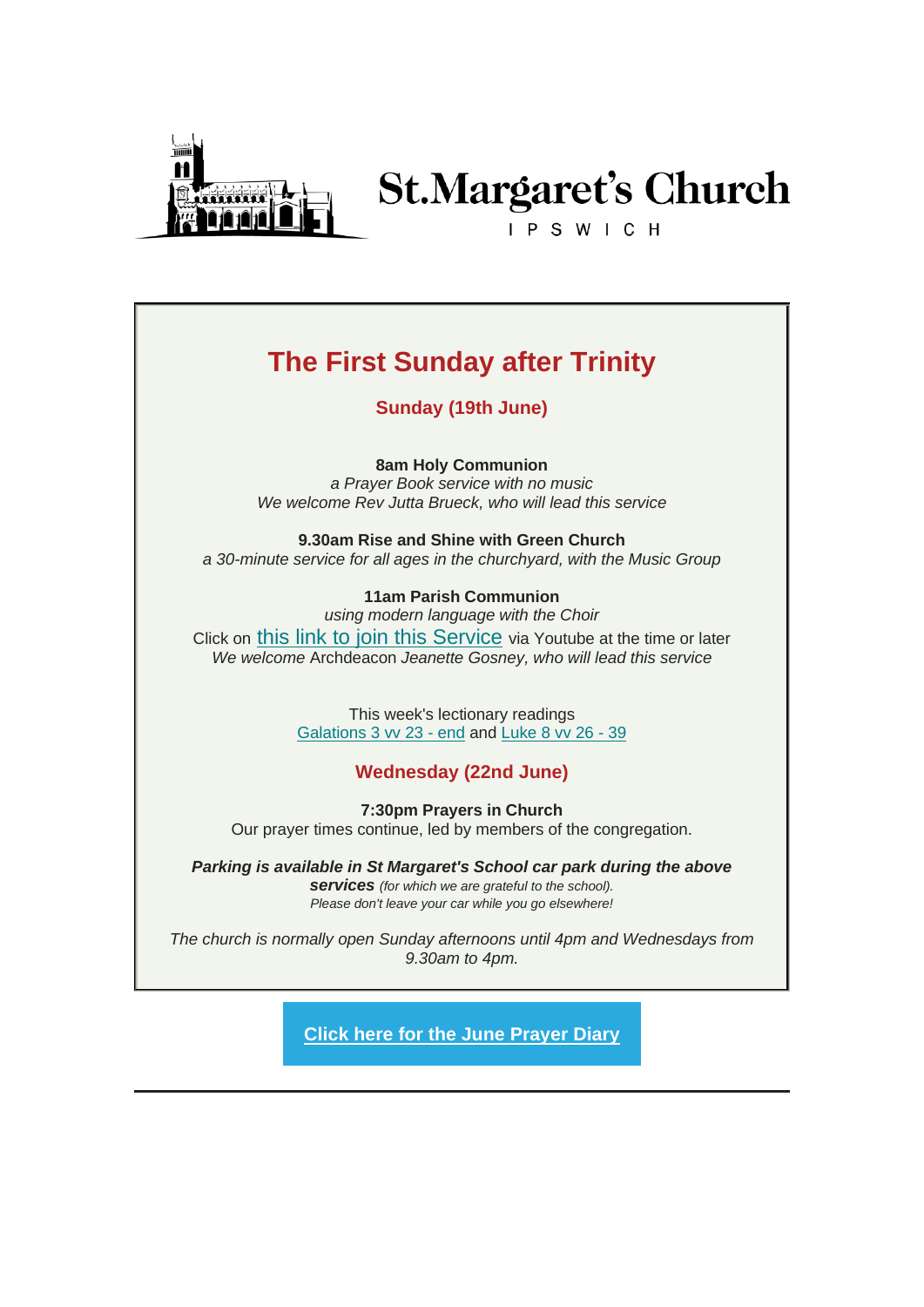

It has been lovely to have all of St Margaret's School back in church these past two weeks for their school service - the church was absolutely full. We hope they will be able to come each Wednesday in term time from now on. Unfortunately, parents and visitors cannot be accommodated.

Please pray for all those involved in leading St Margaret's through this period and in the appointment of a new vicar – you may wish to use this prayer

> **GOD OUR FATHER You have welcomed each one of us in Jesus and called us to be His Body in this place; Send us your Holy Spirit, at this time of uncertainty and change, to fill us with vision, energy, and faithfulness in prayer, that we may be true to our calling to bring new life to our community; And guide with your heavenly wisdom those who are to choose a new Incumbent for this parish, that the one whom we receive may be a wise and gentle shepherd of your people: ready to serve us with joy, to build us up in faith, and to lead us by example in loving obedience to your son, our Saviour, Jesus Christ. Amen**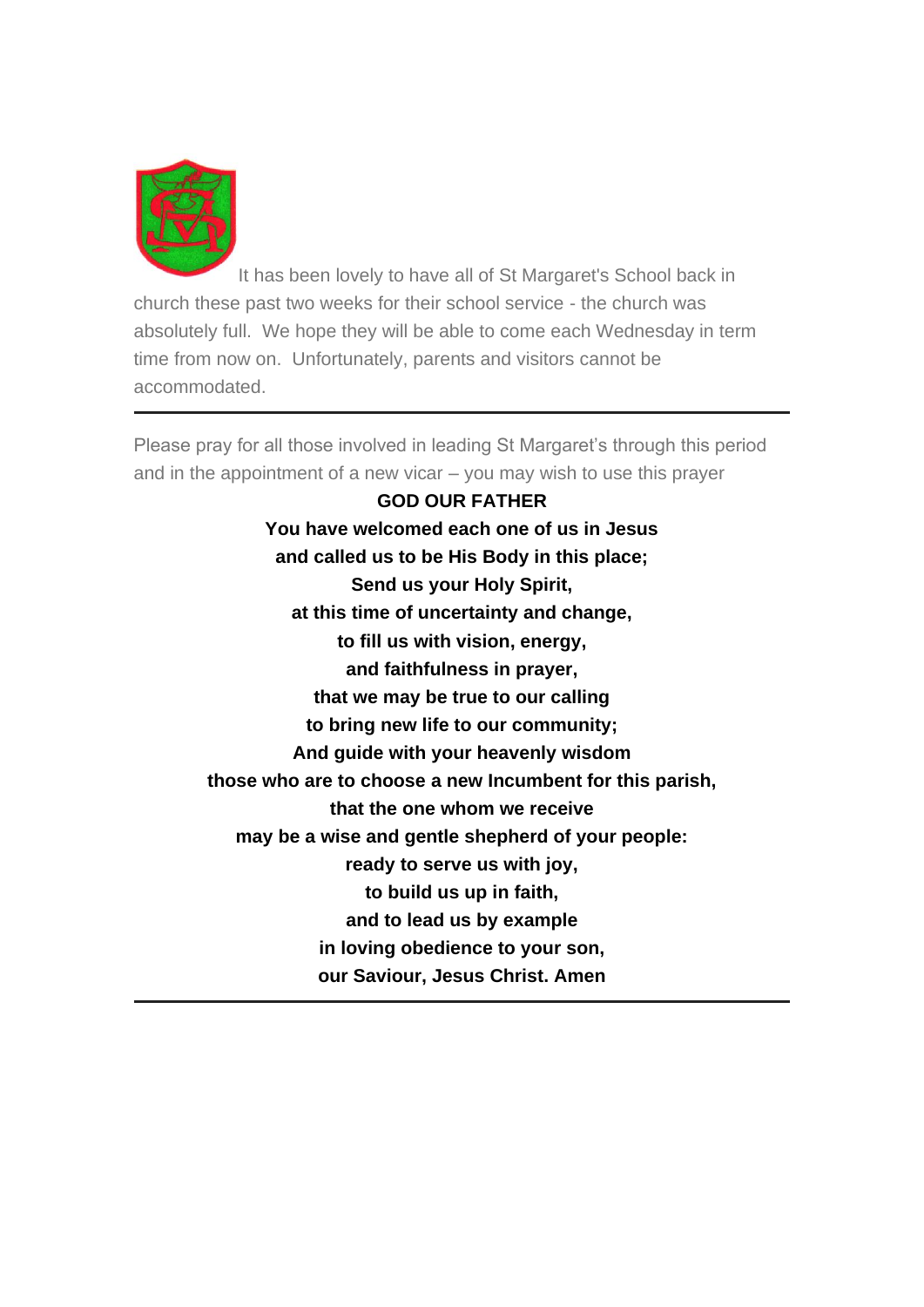

 $\mathbf{W}$   $\mathbf{R}$  We are grateful to a small team who have started compiling our **Parish Profile**. This document will tell prospective new vicars about us, where we feel God is leading us, and what we believe we need from a new incumbent. The team is Gill Jackson, Carol Klug, Tim Lockington and George Woodward.

Please remember them and this activity in your prayers. They have been provided with a variety of information to include in the profile (including the post-it notes we all completed) and will ask should they need anything further. Compiling this information will obviously take some time, then it needs to be reviewed and agreed by various people (including our Bishop) before we advertise. Finally (once selected) the candidate will probably have to work three month's notice in their existing position before joining us.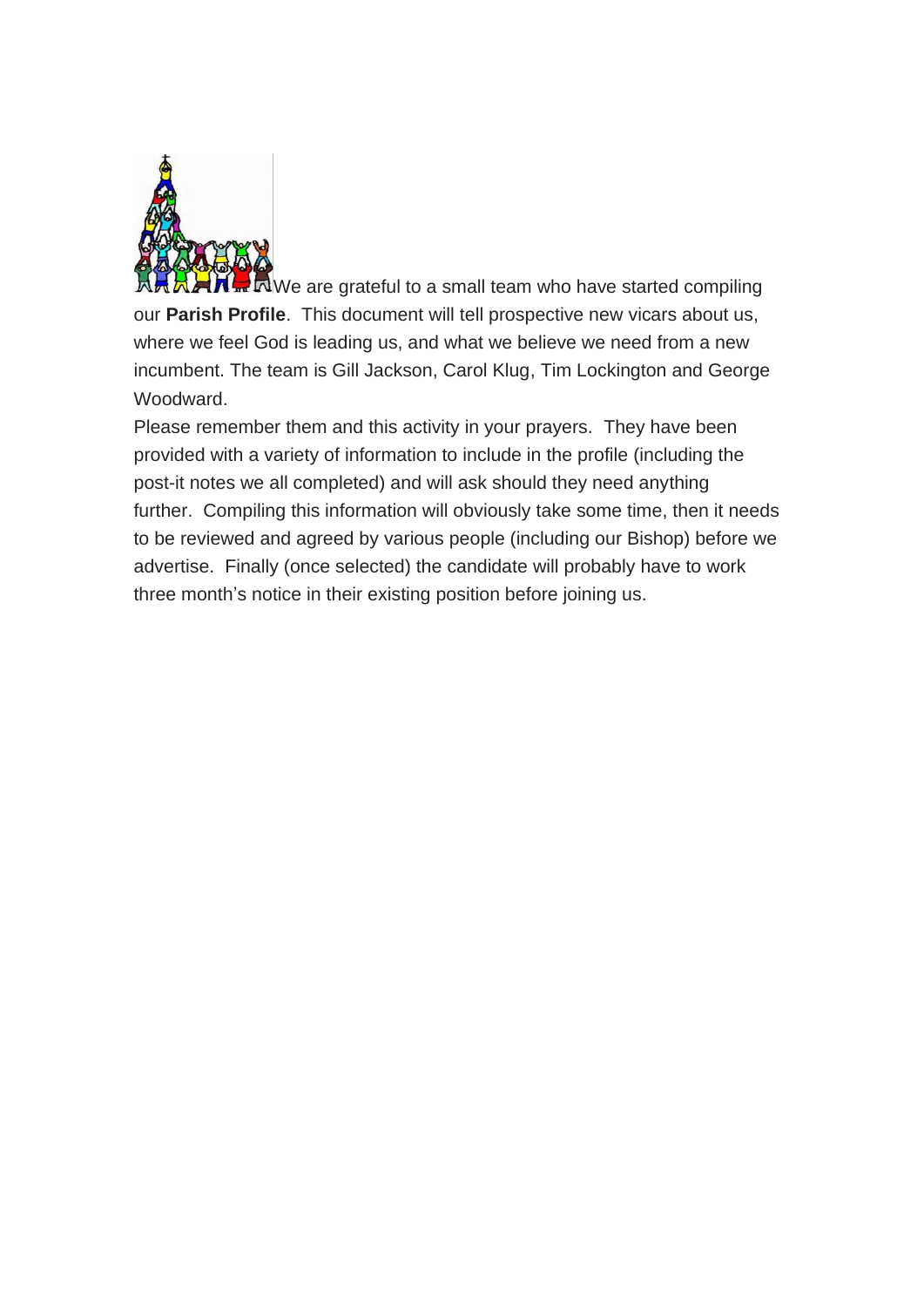### YOUR CHURCH NEEDS YOU!



Whilst we're without a vicar there are a number of extra things for the churchwardens and administrator to do, and life is feeling a little hectic. If you feel able and willing to help with some of these activities, in order to share the load, that would be hugely appreciated. Please let us know by emailing churchwardens.stmagsips@gmail.com

We had a great response to last week's request for a wedding & funeral coordinator: thank you so much to the people who said they were willing to help with that.

So at the moment we're just looking for help with the following:

Churchyard coordinator: arrange churchyard working parties, to keep the borders and paths tidy (usually only 2) per year, although could be more frequent) and occasionally liaise with the Borough Council regarding Thank You their maintenance of the churchyard.

The funeral of Audrey Roberts took take place at Morden College Chapel, London last Friday. A small contingent from St Margaret's was able to be there. You can [follow this link](https://stmargaretsipswich.us18.list-manage.com/track/click?u=00f35ffe4f14f96cb2284d5af&id=95a1eeadad&e=a489694140) to view a recording of the funeral. The cremation can also be viewed at [https://watch.obitus.com/pWuSvh,](https://stmargaretsipswich.us18.list-manage.com/track/click?u=00f35ffe4f14f96cb2284d5af&id=6bf8f30c27&e=a489694140) using User name: pame7481, Password: 915644

#### **Replacement Lighting**

The works have started in church to replace the internal lighting. The new scheme will improve light levels throughout the church, replace ageing wiring and save energy. Most activities in church will be unaffected. Wednesday opening will continue, but please understand there will be work going on. Some Sunday afternoon openings may need to be suspended. While the work is ongoing there will be lighting in church, but it won't be fully representative of the finished system.